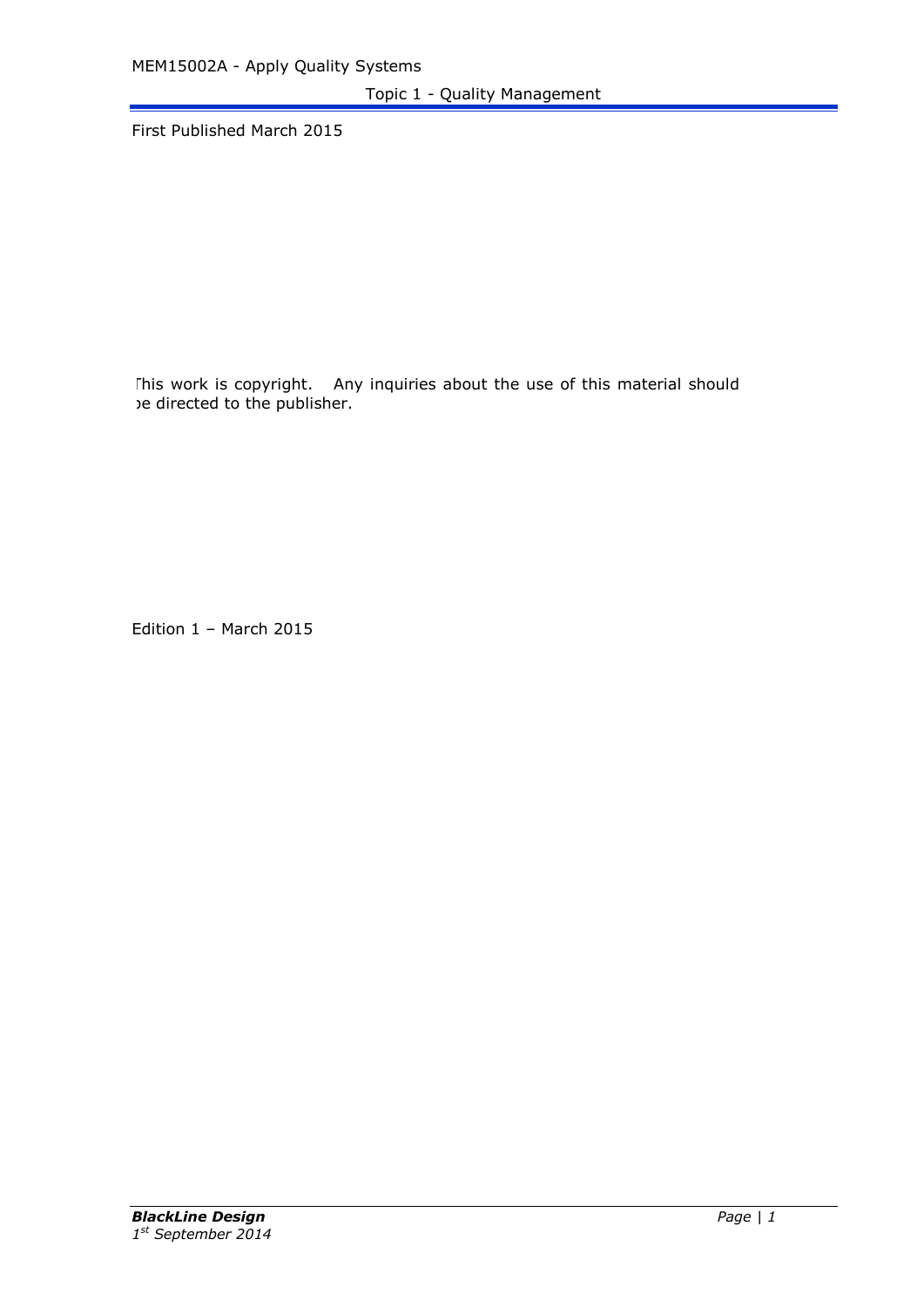**Conditions of Use:**

**Unit Resource Manual**

**Manufacturing Skills Australia Courses**

This Student's Manual has been developed by BlackLine Design for use in the Manufacturing Skills Australia Courses.

All rights reserved. No part of this publication may be printed or transmitted in any form by any means without the explicit permission of the writer.

**Statutory copyright restrictions apply to this material in digital and hard copy.**

Copyright  $\circled{C}$  BlackLine Design 2015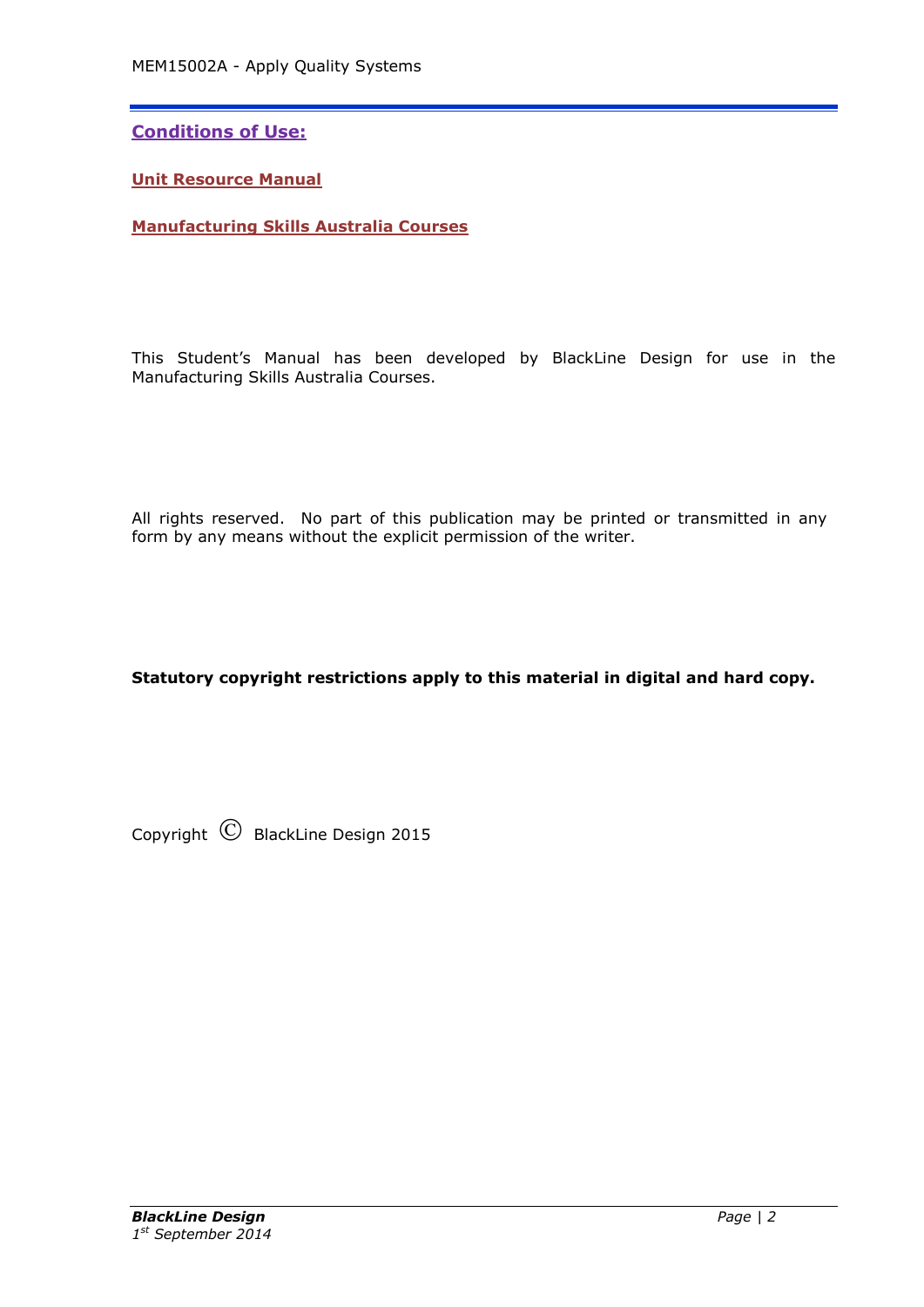# **Feedback:**

Your feedback is essential for improving the quality of these manuals.

This unit has not been technically edited. Please advise BlackLine Design of any changes, additions, deletions or anything else you believe would improve the quality of this Student Workbook. Don't assume that someone else will do it. Your comments can be made by photocopying the relevant pages and including your comments or suggestions.

Forward your comments to:

BlackLine Design [blakline@bigpond.net.au](mailto:blakline@bigpond.net.au) Sydney, NSW 2000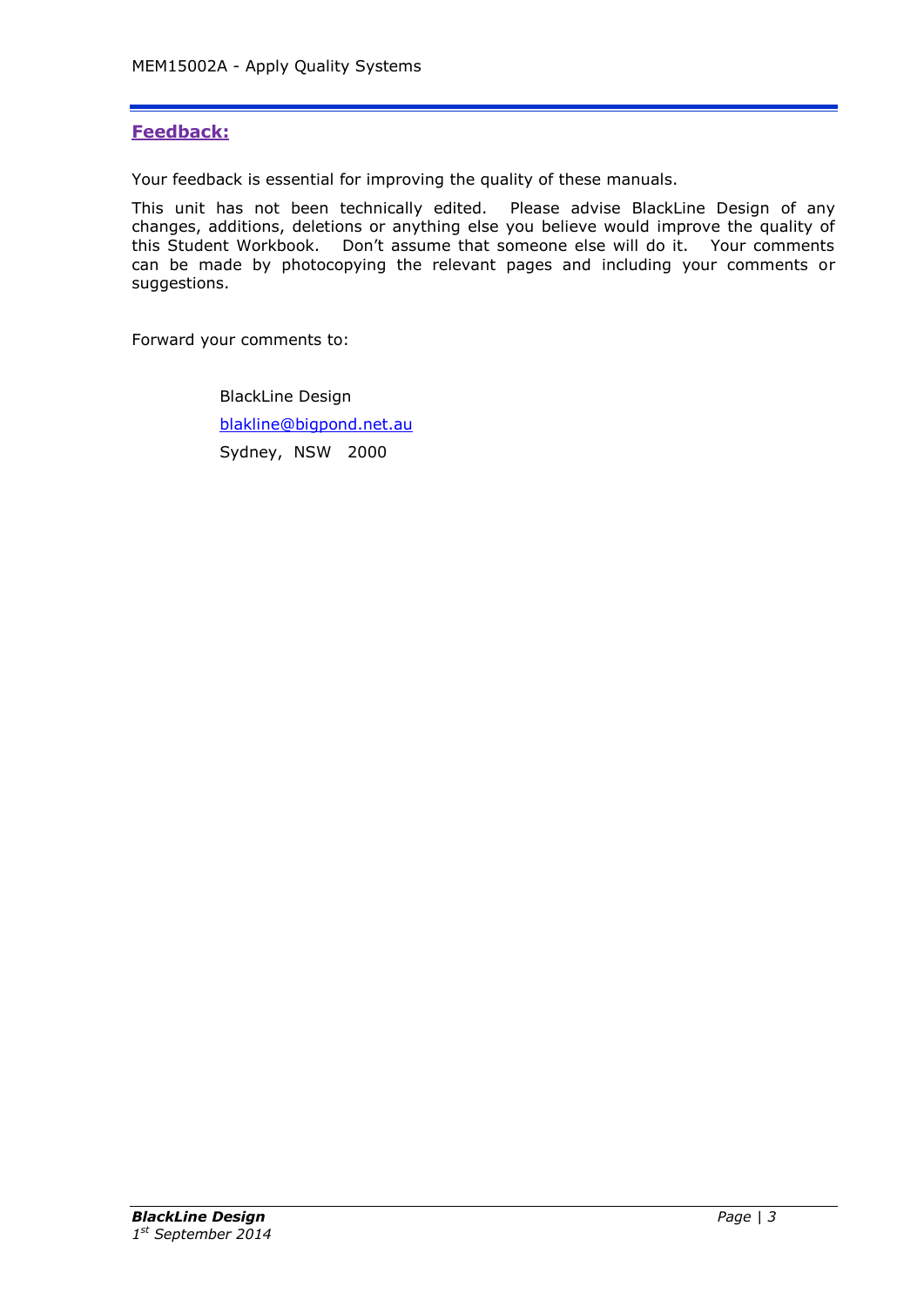# **Aims of the Competency Unit:**

A Quality Management System (QMS) is a collection of business processes focused on achieving quality policy and quality objectives to meet customer requirements. It is expressed as the organizational structure, policies, procedures, processes and resources needed to implement quality management. This unit covers working within a quality improvement system, either individually or in a team situation.

This unit is applicable for any work within a quality improvement system in a manufacturing, engineering or related environment. The definition of customer is wide and applies to the next person or organisation receiving the product or service. Application may include quality inspection of own or other employee's work up to the level of the employee's technical competence.

**Unit Hours:** 18 Hours

**Prerequisites:** None.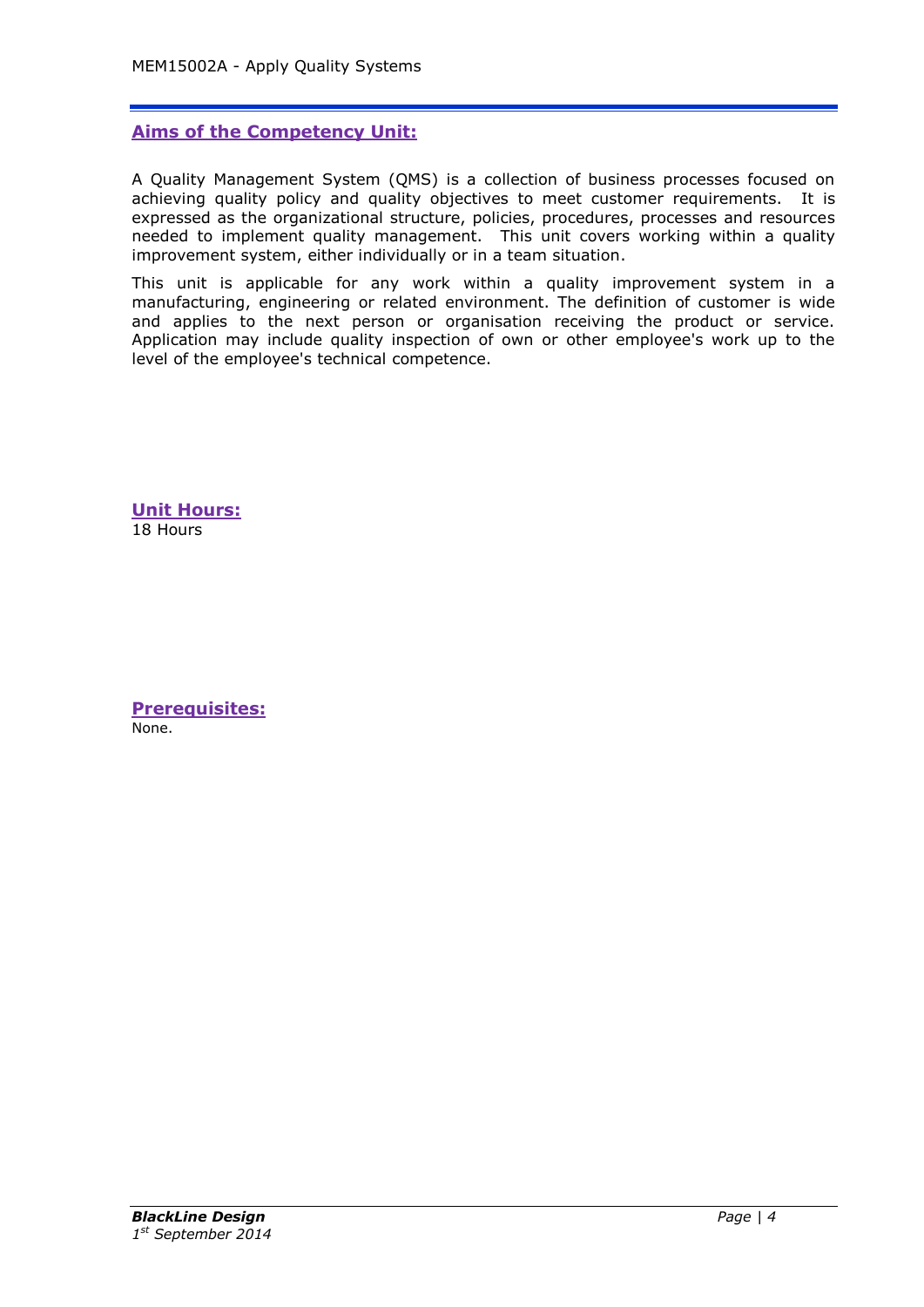| <b>Elements and Performance Criteria</b> |                                   |     |                                                                                                                                        |  |  |  |
|------------------------------------------|-----------------------------------|-----|----------------------------------------------------------------------------------------------------------------------------------------|--|--|--|
| 1.                                       | Work within a<br>quality system.  | 1.1 | Instructions and procedures are followed and duties<br>are performed in accordance with requirements of<br>quality improvement system. |  |  |  |
|                                          |                                   | 1.2 | Conformance to specifications is ensured.                                                                                              |  |  |  |
|                                          |                                   | 1.3 | Defects are detected and reported according to<br>standard operating procedures.                                                       |  |  |  |
|                                          |                                   | 1.4 | Performance of operation or quality of product or<br>service is monitored to ensure customer satisfaction.                             |  |  |  |
| 2.                                       | Engage in quality<br>improvement. | 2.1 | Current performance is assessed.                                                                                                       |  |  |  |
|                                          |                                   | 2.2 | Established performance measures are identified.                                                                                       |  |  |  |
|                                          |                                   | 2.3 | Specifications and standard operating procedures are<br>identified.                                                                    |  |  |  |
|                                          |                                   | 2.4 | Defects are detected and reported according to<br>standard operating procedures.                                                       |  |  |  |
|                                          |                                   | 2.5 | Process improvement procedures are participated in.                                                                                    |  |  |  |
|                                          |                                   | 2.6 | The improvement of internal/external<br>customer/supplier relationships is participated in.                                            |  |  |  |
|                                          |                                   | 2.7 | Performance of operation or quality of product or<br>service is monitored to ensure customer satisfaction.                             |  |  |  |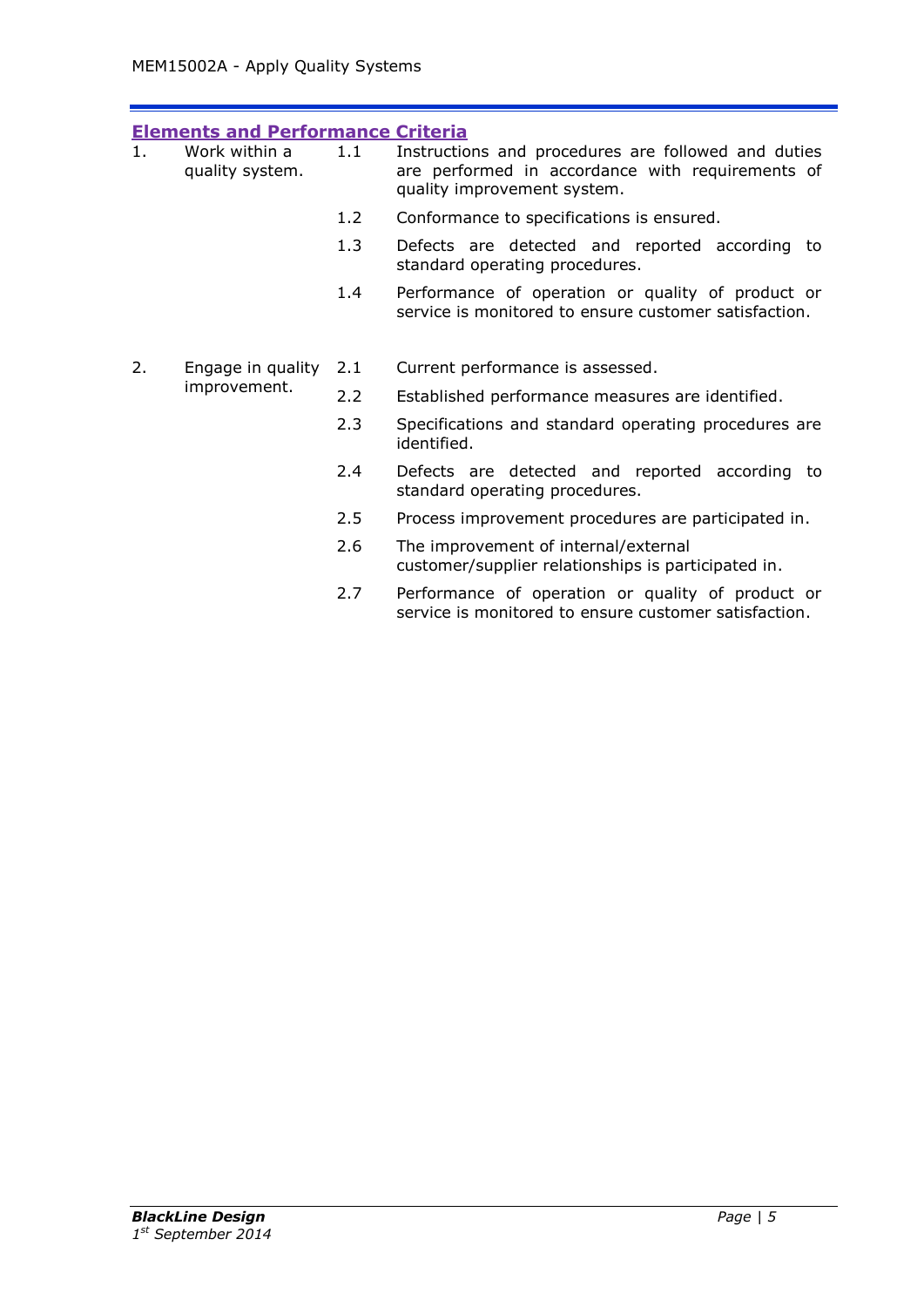# **Required Skills and Knowledge**

## *Required skills include:*

- reading, interpreting and following information on written job sheets, instructions, standard operating procedures and drawings
- checking and clarifying task-related information
- entering information onto workplace documents
- checking for conformance to specifications
- identifying duties of the individual within the quality improvement system
- identifying customers' requirements with respect to the operation or quality of the product or service
- reporting where appropriate, defects detected
- carrying out work in accordance with the process improvement procedures
- performing numerical operations, geometry and calculations/formulae within the scope of this unit

#### *Required knowledge includes:*

- quality system terminology and concepts, e.g.
	- quality assurance planning to meet customers' requirements
		- quality control checks and procedures to ensure customer requirements are met
		- quality inspection inspecting and testing products and services
	- total quality control a company-wide approach that combines both quality assurance and quality control so that the customer is always satisfied
- commonly accepted meaning/s of the terms quality and quality system
- the reasons for following the requirements of the quality improvement system
- strategies and approaches for working within a quality system
- procedures to be followed in undertaking the work
- specifications to which the individual's work is to comply
- reasons for ensuring work conforms to specification
- benefits of good quality:
	- quality products
		- reduced costs
		- customer confidence, satisfaction and loyalty
		- good reputation
		- $\bullet$  iob satisfaction
		- solving problems
		- increased competitiveness
		- keeping up with technology
- costs and consequences of poor quality e.g.
	- lost customers
	- accidents
	- wastage
	- lost time
	- low morale
	- conflict
- procedures for reporting defects
- examples of common defects
- quality improvement procedures
- four steps of the quality cycle: plan, do, check, act
- reasons for following process improvement procedures
- examples of ways in which customer/supplier relationships can be improved
- benefits of good customer/supplier relationship
- hazards and control measures associated with applying quality procedures, including housekeeping
- safe work practices and procedures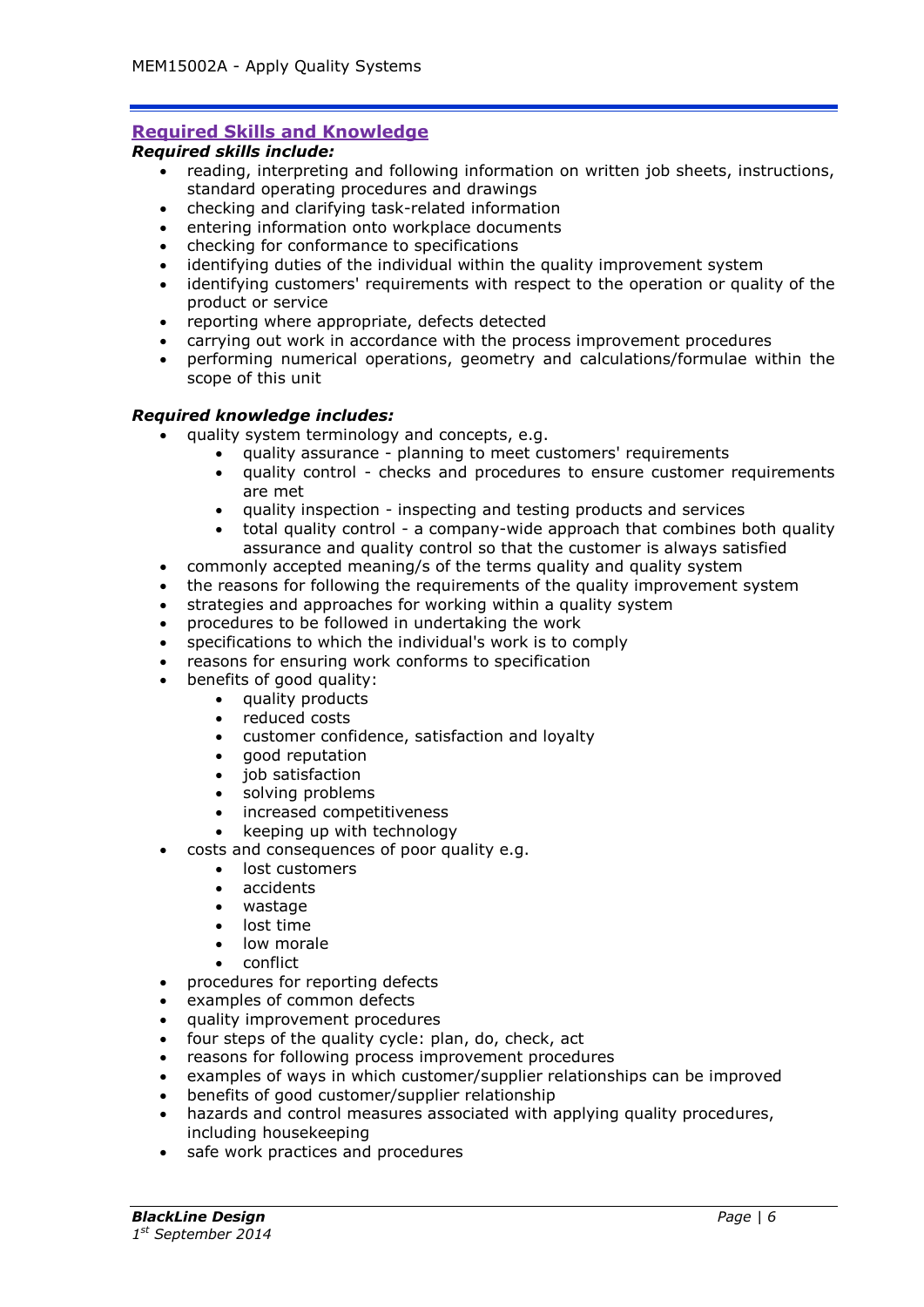## **Assessment:**

A student can be assessed as competent for this unit if they can demonstrate an understanding of applying quality systems through completing the Skill Practice Exercises to the satisfaction of the teacher or assessor.

# **Lesson Program:**

Unit hour unit and is divided into the following program.

| <b>Topic</b>                   | <b>Skill Practice Exercise</b> |
|--------------------------------|--------------------------------|
| Topic 1 - Quality Management:  | MFM15002-SP-0101               |
| Topic 2 - Quality Inspection:  | MEM15002-SP-0201               |
| Topic 3 - Quality Improvement: | MEM15002-SP-0301               |
| Topic 4 - Defect Detection:    | MFM15002-SP-0401               |
| Topic 5 - Risk Assessment:     | MEM15002-SP-0501               |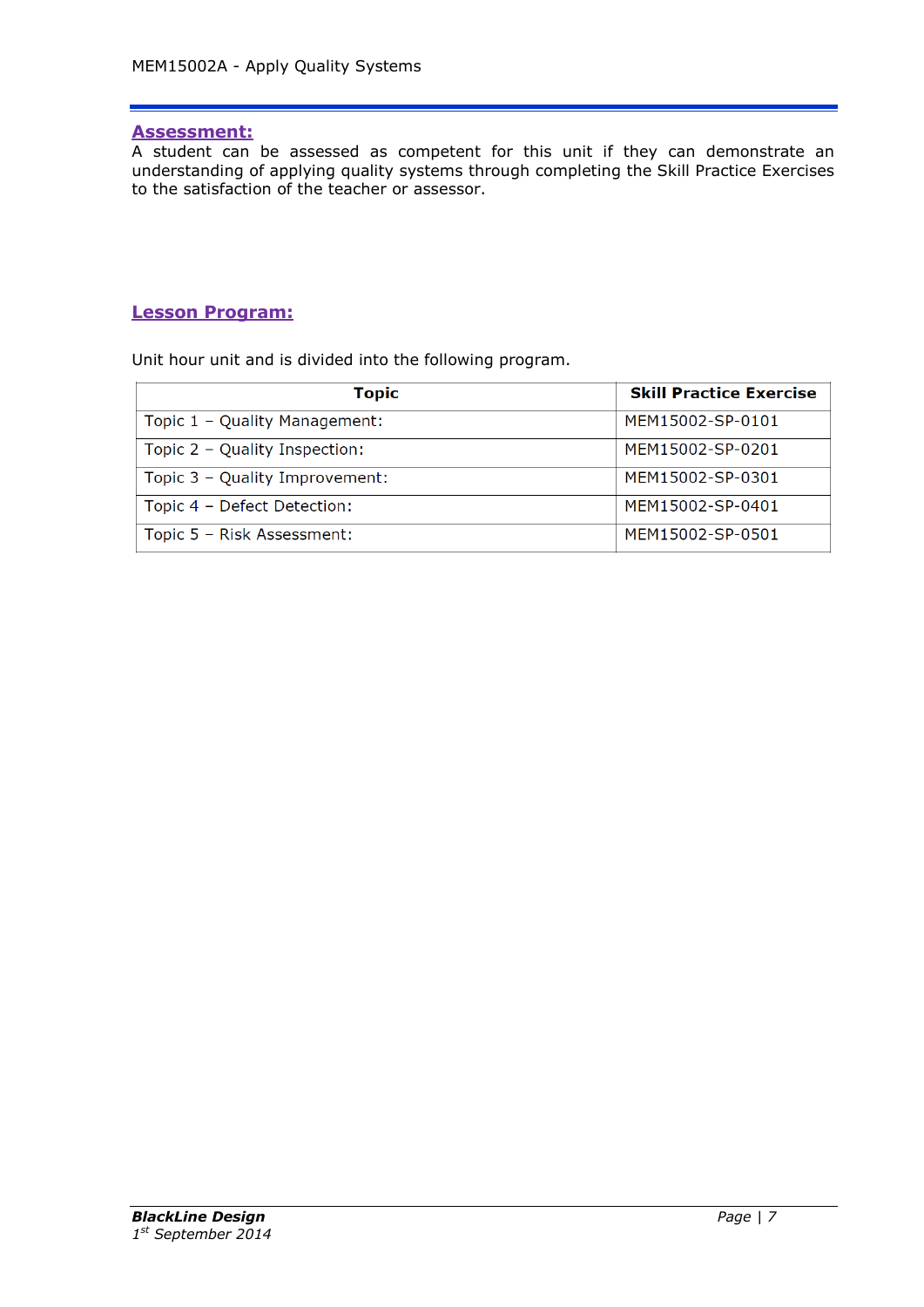# **Contents:**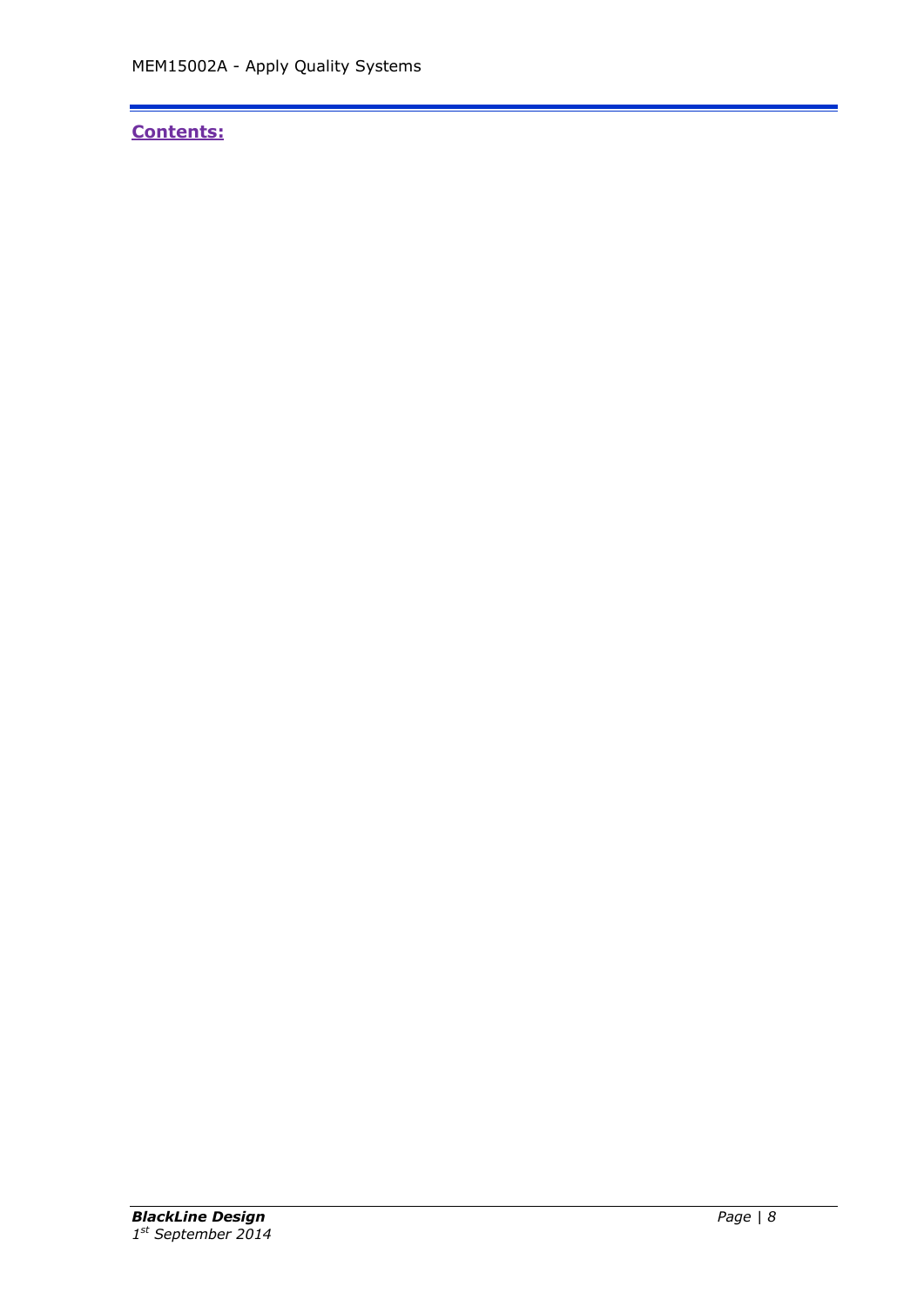| <b>Contents:</b>                                                                |  |
|---------------------------------------------------------------------------------|--|
|                                                                                 |  |
|                                                                                 |  |
|                                                                                 |  |
|                                                                                 |  |
|                                                                                 |  |
|                                                                                 |  |
|                                                                                 |  |
|                                                                                 |  |
|                                                                                 |  |
|                                                                                 |  |
|                                                                                 |  |
|                                                                                 |  |
|                                                                                 |  |
|                                                                                 |  |
| Understanding the Difference Between QA and QC:  10<br>1.1.1                    |  |
|                                                                                 |  |
|                                                                                 |  |
|                                                                                 |  |
|                                                                                 |  |
|                                                                                 |  |
|                                                                                 |  |
|                                                                                 |  |
|                                                                                 |  |
|                                                                                 |  |
| 1.3.2 Benefits of Using Quality Control in Manufacturing:  14                   |  |
| 1.3.3 Incorrect Implementation of Quality Control in Manufacturing :  14        |  |
| 1.3.4 Using Quality Assurance with Quality Control in Manufacturing:  14        |  |
| 1.3.5 Quality Control, Quality Assurance and Lean Manufacturing:  14            |  |
| 1.3.6 Implementing Quality Control in Manufacturing:  15                        |  |
|                                                                                 |  |
|                                                                                 |  |
|                                                                                 |  |
|                                                                                 |  |
|                                                                                 |  |
|                                                                                 |  |
|                                                                                 |  |
|                                                                                 |  |
|                                                                                 |  |
|                                                                                 |  |
|                                                                                 |  |
|                                                                                 |  |
|                                                                                 |  |
| 2.3.7 Basic Factors to be Consider When Looking at Risks in an Organisation: 24 |  |
|                                                                                 |  |
|                                                                                 |  |
|                                                                                 |  |
|                                                                                 |  |
|                                                                                 |  |
|                                                                                 |  |
|                                                                                 |  |
|                                                                                 |  |
|                                                                                 |  |
|                                                                                 |  |
|                                                                                 |  |
|                                                                                 |  |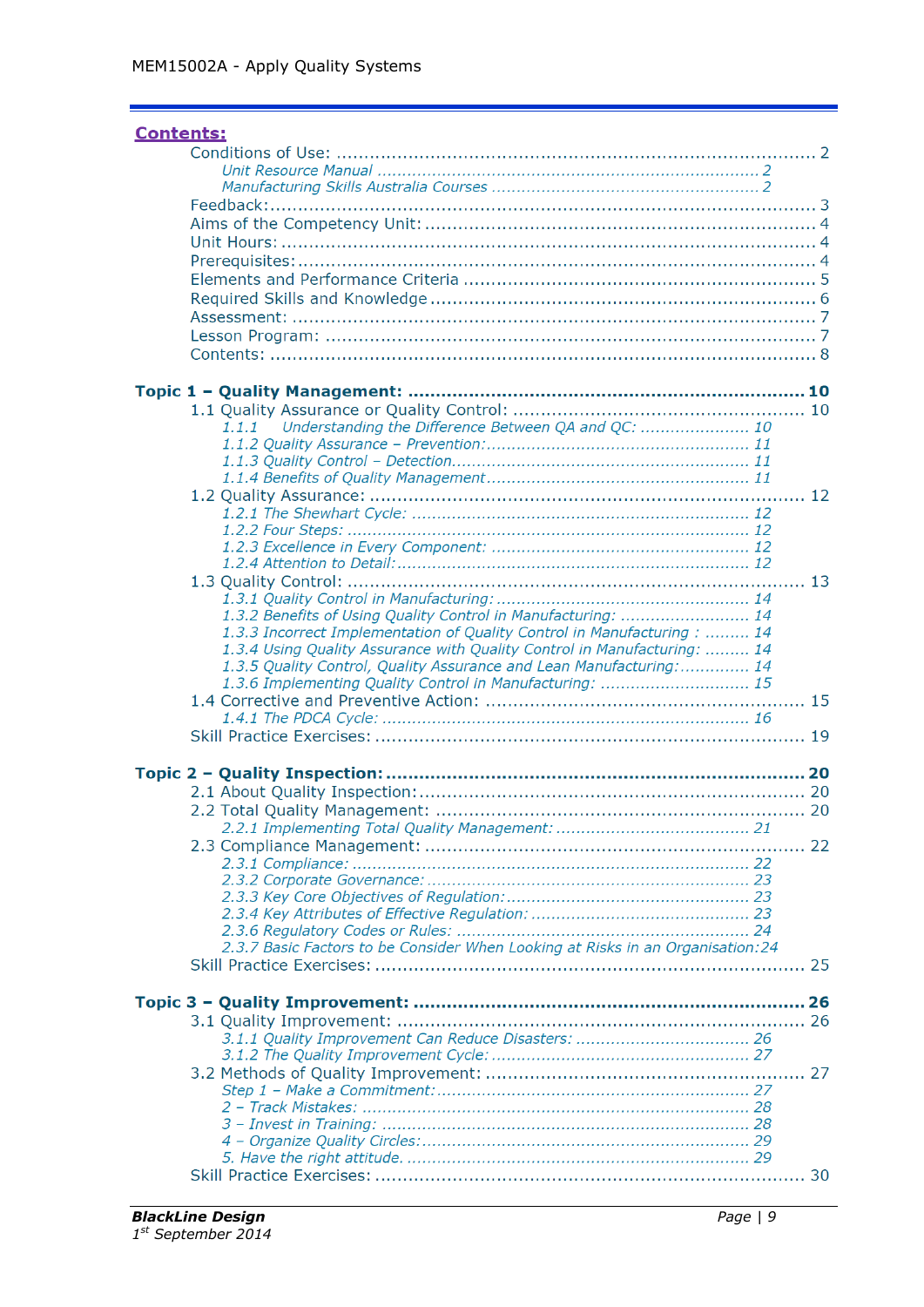| 31 |
|----|
|    |
|    |
|    |
|    |
|    |
|    |
|    |
|    |
|    |
|    |
|    |
|    |
|    |
|    |
|    |
|    |
|    |
|    |
|    |
|    |
|    |
|    |
|    |
|    |
|    |
|    |
|    |
|    |
|    |
|    |
|    |
|    |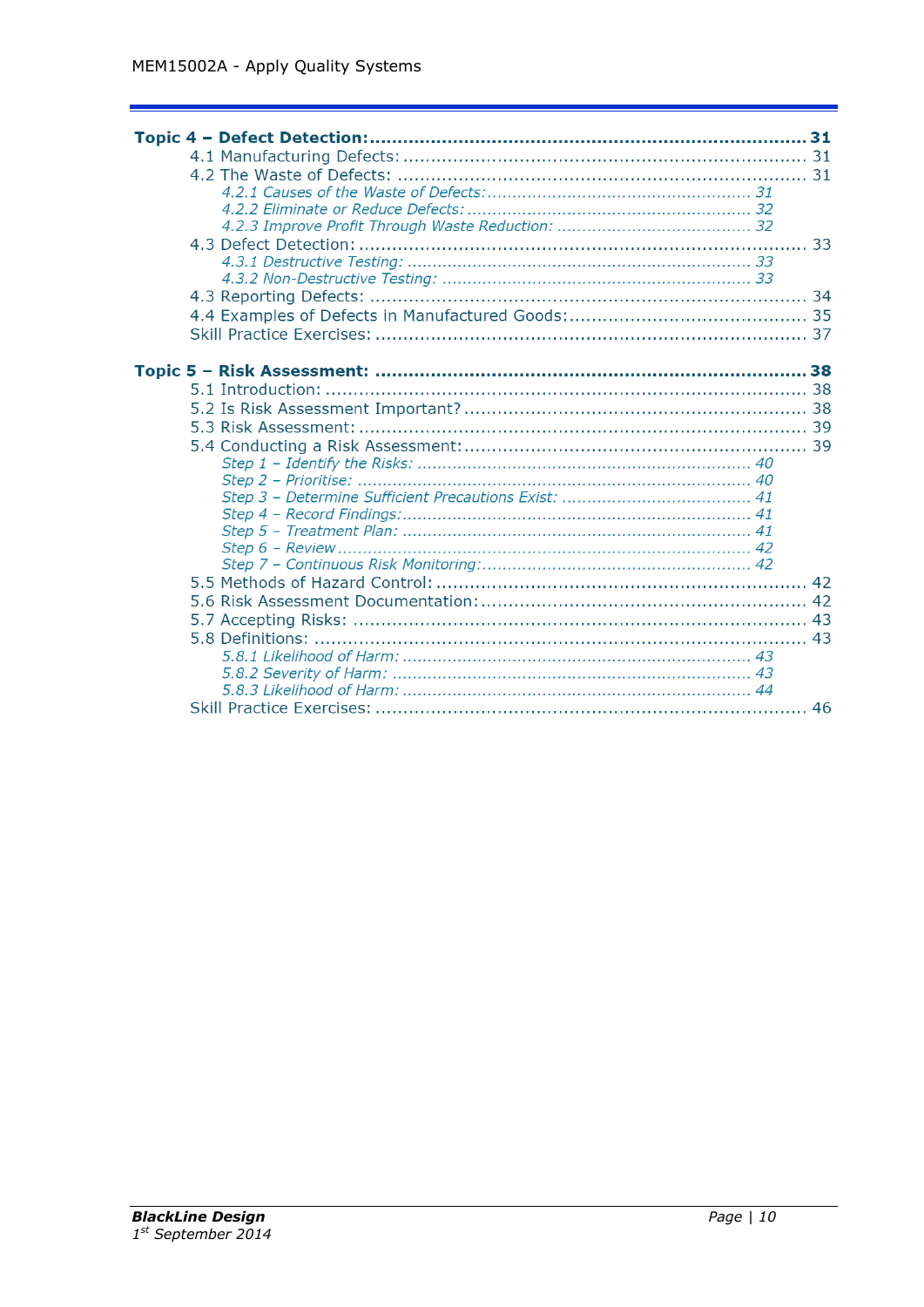# **Topic 1 – Quality Management:**

## **1.1 Quality Assurance or Quality Control:**

Quality Assurance (QA) and Quality Control (QC) both form an integral part of the organisation's quality management plan, and the effectiveness of delivery teams relies on the differences being well understood by all stakeholders, including management.

Effective quality systems can contribute enormously to the success of projects, but the counterpoint is that, when poorly understood, the quality systems are likely to be weak and ineffective in ensuring that the delivered system is delivered on time, built by the team within their allocated budget, and satisfies the customer's requirements.

Quality Assurance or is it Quality Control? Many people say "QA" while they actually mean is "QC". The ambiguity consistently creates problems and is a sure way of undermining a project. Projects are negatively affected as it tends to lead to strained conversations and makes reaching consensus difficult.

Although QA and QC are closely related concepts, and are both aspects of quality management, they are fundamentally different in their focus:

- Quality Assurance is the process of managing for quality.
- Quality Control is used to verify the quality of the output

Achieving success in a project requires both QA and QC. If only QA is applied, then a set of processes results that can be applied to ensure great quality in the delivered solution, but the delivered solution itself is never actually quality-checked.

Likewise, if the focus is only on QC, results in simply conducting tests without any clear vision for making the tests repeatable, for understanding and eliminating problems in testing, and for generally driving improvement into the means that are used to deliver the solutions.

In either case, the delivered solution is unlikely to meet the customer expectation or satisfy the business needs that gave rise to the project in the first place.

#### **1.1.1 Understanding the Difference Between QA and QC:**

The difference between QA & QC is covered in AS/NZS 9000:2008 standards. These standards relate to quality management systems and are designed to help organisations meet the needs of customers and other stakeholders. In terms of the standard, a quality management system is comprised of quality planning and quality improvement activities, the establishment of a set of quality policies and objectives that will act as guidelines within an organisation, and OA and OC.

In AS/NZS 9000 (ISO 9000), Quality Assurance is defined as:

"A part of quality management focused on providing confidence that quality requirements will be fulfilled"

Quality Control is defined as:

"A part of quality management focused on fulfilling quality requirements"

The definitions lay a good foundation, but they are too broad and vague to be useful although, alternate definitions could be expanded to state:

Quality Assurance:

"The function of software quality that assures that the standards, processes, and procedures are appropriate for the project and are correctly implemented"

Quality Control as:

"The function of software quality that checks that the project follows its standards, processes, and procedures, and that the project produces the required internal and external (deliverable) products"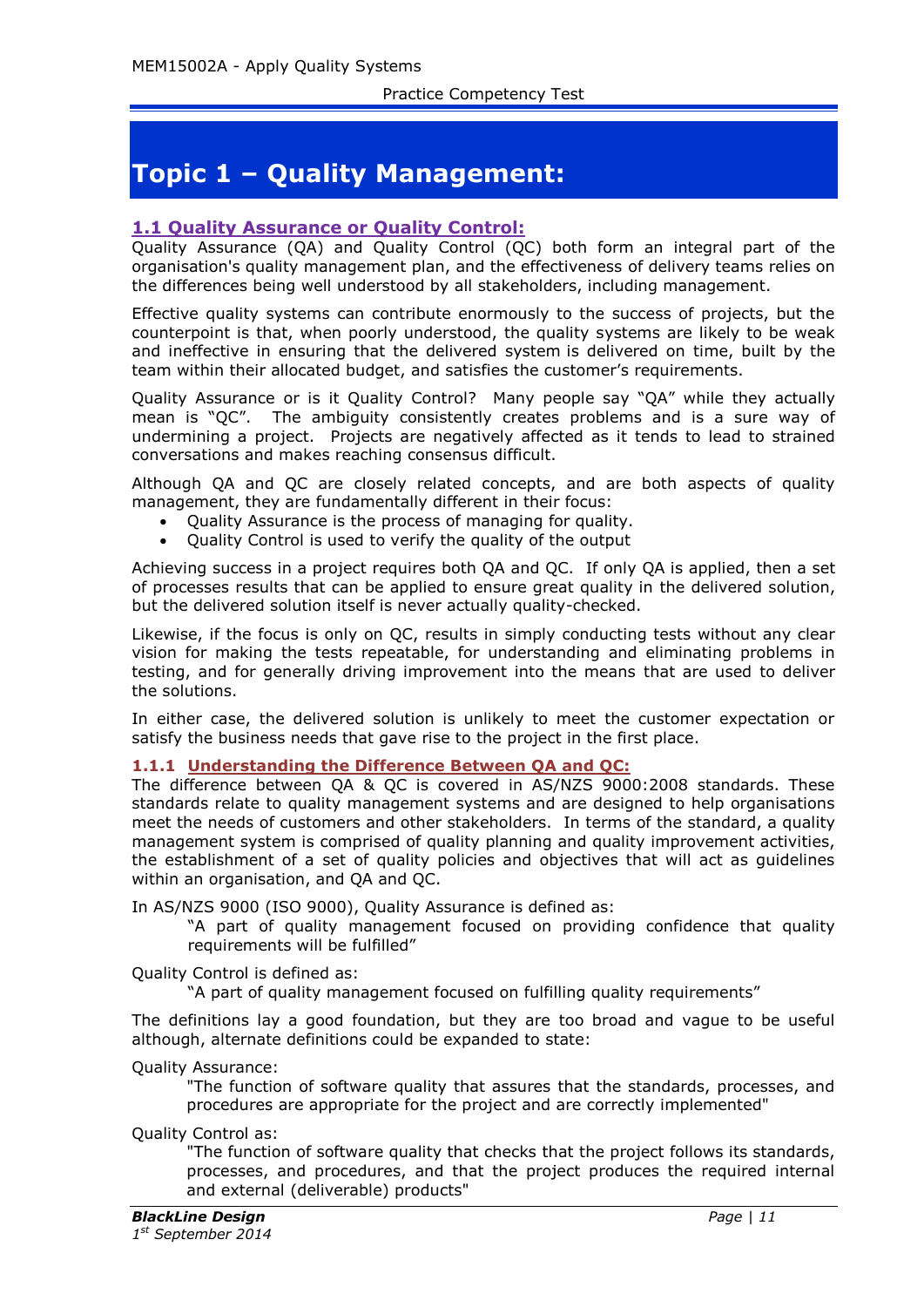Simply put, Quality Assurance focuses on the process of quality, while Quality Control focuses on the quality of output.

## **1.1.2 Quality Assurance – Prevention:**

QA is focused on planning, documenting and agreeing on a set of guidelines that are necessary to assure quality. QA planning is undertaken at the beginning of a project, and draws on both specifications and industry and/or company standards. The typical outcomes of the QA planning activities are quality plans, inspection and test plans, the selection of defect tracking tools and the training of people in the selected methods and processes.

The purpose of QA is to prevent defects from entering into the solution in the first place. In other words, QA is a pro-active management practice that is used to assure a stated level of quality for an initiative.

Undertaking QA at the beginning of a project is a key tool to mitigate the risks that have been identified during the specification phases. Communication plays a pivotal role in managing project risk, and is crucial for realising effective QA. Part of any risk mitigation strategy is the clear communication of both the risks, and their associated remedies to the team or teams involved in the project.

#### **1.1.3 Quality Control – Detection**

Quality Control, on the other hand, includes all activities that are designed to determine the level of quality of the delivered solutions. QC is a reactive means by which quality is gauged and monitored, and QC includes all operational techniques and activities used to fulfil requirements for quality; these techniques and activities are agreed with customers and/or stakeholders before project work is commenced.

QC involves verification of output conformance to desired quality levels which means that the solution is checked against customer requirements, with various checks being conducted at planned points in the development lifecycle. Teams will use, amongst other techniques, structured walkthroughs, testing and code inspections to ensure that the solution meets the agreed set of requirements.

#### **1.1.4 Benefits of Quality Management**

The benefits of a structured approach to quality management cannot be ignored.

Quality Control is used, in conjunction with the quality improvement activity, to isolate and provide feedback on the causes of quality problems. By consistently using this approach across projects, the feedback mechanism works towards identifying root-cause problems, and then developing strategies to eliminating these problems. Using this holistic approach ensures that teams achieve ever higher levels of quality.

As a consequence of formulating and executing a quality management plan the company can expect:

- Greater levels of customer satisfaction, which will very likely result in both repeat business, as well as referral business
- A motivated team that not only understand the policy objectives of the quality management plan, but who also actively participate in executing the plan
- Elimination of waste by eliminating rework arising from either the need to address bugs, or to address gaps in the solution's ability to meet customer requirements
- Higher levels of confidence in planning, since the tasks arising from unplanned rework will fall away
- Financial rewards for the company, which are a consequence of new projects from existing and referral clients, as well as through the reduction of monies spent on rework tasks.

As the company's quality management plan matures, the confidence of all stakeholders will grow. The company will be seen to be more effective and efficient in delivering an agreed solution to clients.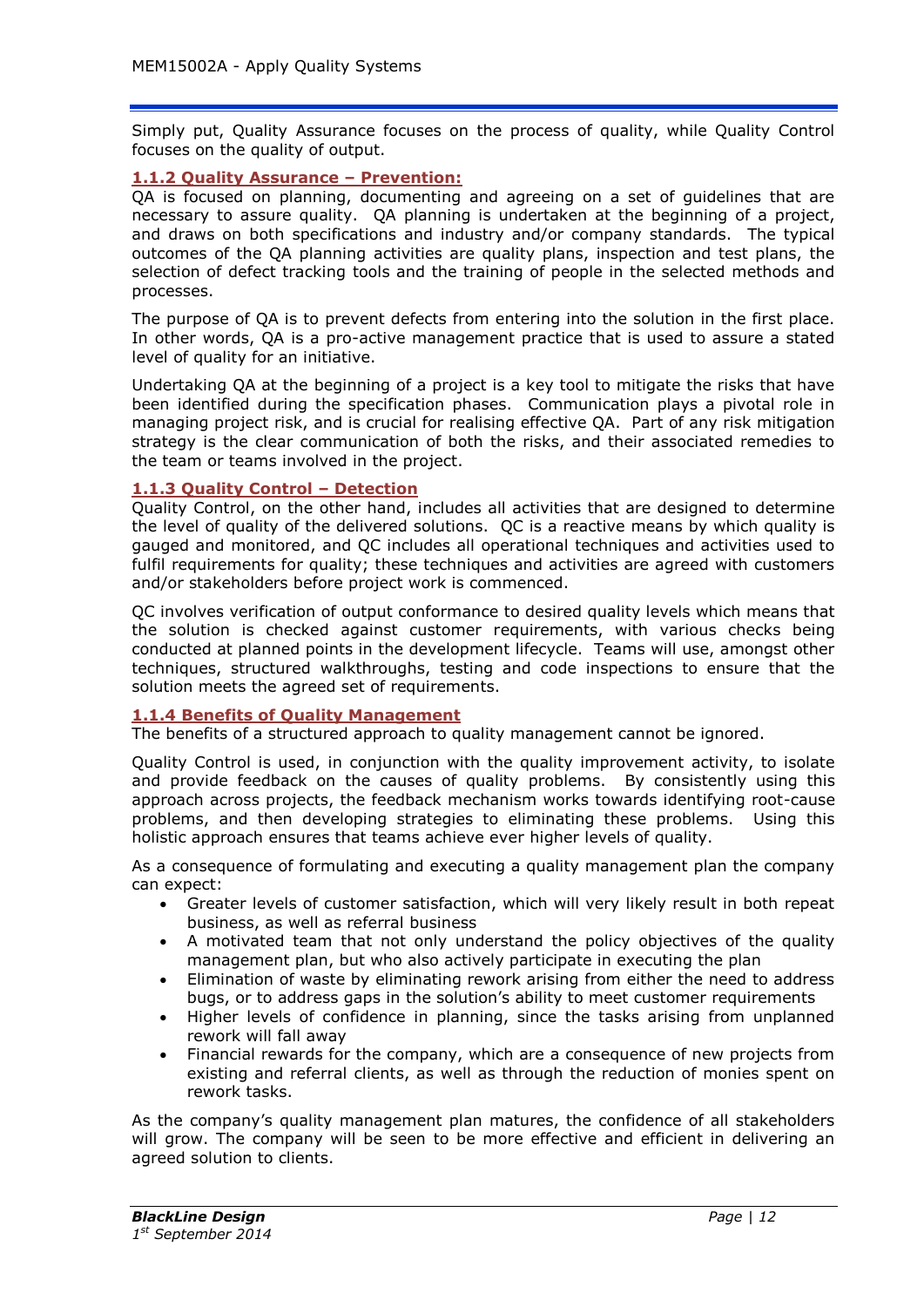# **1.2 Quality Assurance:**

Quality assurance (QA) is a process-centred approach to ensuring that a company or organization is providing the best possible products or services. It is related to quality control, which focuses on the end result, such as testing a sample of items from a batch after production. Although these terms are sometimes used interchangeably, quality assurance focuses on enhancing and improving the process that is used to create the end result, rather than focusing on the result itself. Among the parts of the process that are considered in QA are planning, design, development, production and service.

## *Advantages of Quality Assurance Include:*

- Costs are reduced because there is less wastage and re-working of faulty products as the product is checked at every stage
- It can help improve worker motivation as workers have more ownership and recognition for their work (see Herzberg)
- It can help break down 'us and them' barriers between workers and managers as it eliminates the feeling of being checked up on
- With all staff responsible for quality, this can help the firm gain marketing advantages arising from its consistent level of quality

## **1.2.1 The Shewhart Cycle:**

There are many QA tools that organizations can use and that will help guide them through the steps that are needed to ensure that their processes are as efficient and productive as possible. One of the most popular tools is called the Shewhart cycle, which was developed by Dr. W. Edwards Deming, a 20th-century American management consultant who named the tool after his associate, Walter A. Shewhart; this cycle for quality assurance consists of four steps: Plan, Do, Check and Act (PDCA). At the end of Shewhart cycle, which also is called the Deming cycle or PDCA cycle, the steps are repeated to ensure that the process is being evaluated and improved on a constant basis.

#### **1.2.2 Four Steps:**

During the first step of the PDCA cycle, Plan, the organization should establish its objectives and determine the processes or changes in the processes that are required to deliver the desired results. The second step, Do, is when the processes or changes are developed and tested. In the third step, Check, the processes or changes are monitored and evaluated to determine whether the results are meeting the predetermined objectives. The final step, Act, is when actions that are necessary to achieve the desired improvements are fully implemented into the process. The cycle can then be repeated, beginning with new objectives being planned.

## **1.2.3 Excellence in Every Component:**

The Shewhart cycle can be an effective method for achieving quality assurance because it analyses the existing conditions and methods that are used to provide the product or service to customers. The goal is to ensure that excellence is inherent in every component of the process. Quality assurance also helps determine whether the steps that are used to provide the product or service are appropriate for the time and conditions. In addition, if the cycle is repeated throughout the lifetime of the product or service, it helps improve the company's efficiency by ensuring that the process is always being refined and improved.

## **1.2.4 Attention to Detail:**

Quality assurance demands a degree of detail in order to be fully implemented at every step. Planning, for example, could include determining specific levels of quality or measurable results that the organization wants to achieve. Checking could involve testing and other objective measurements to determine whether the goals were met, rather than mere subjective evaluation of quality. Acting could mean a total revision in the manufacturing process to correct a technical or cosmetic flaw or very small changes to improve efficiency or accuracy.

Competition to provide specialized products and services often results in breakthroughs as well as long-term growth and change. Quality assurance verifies that any customer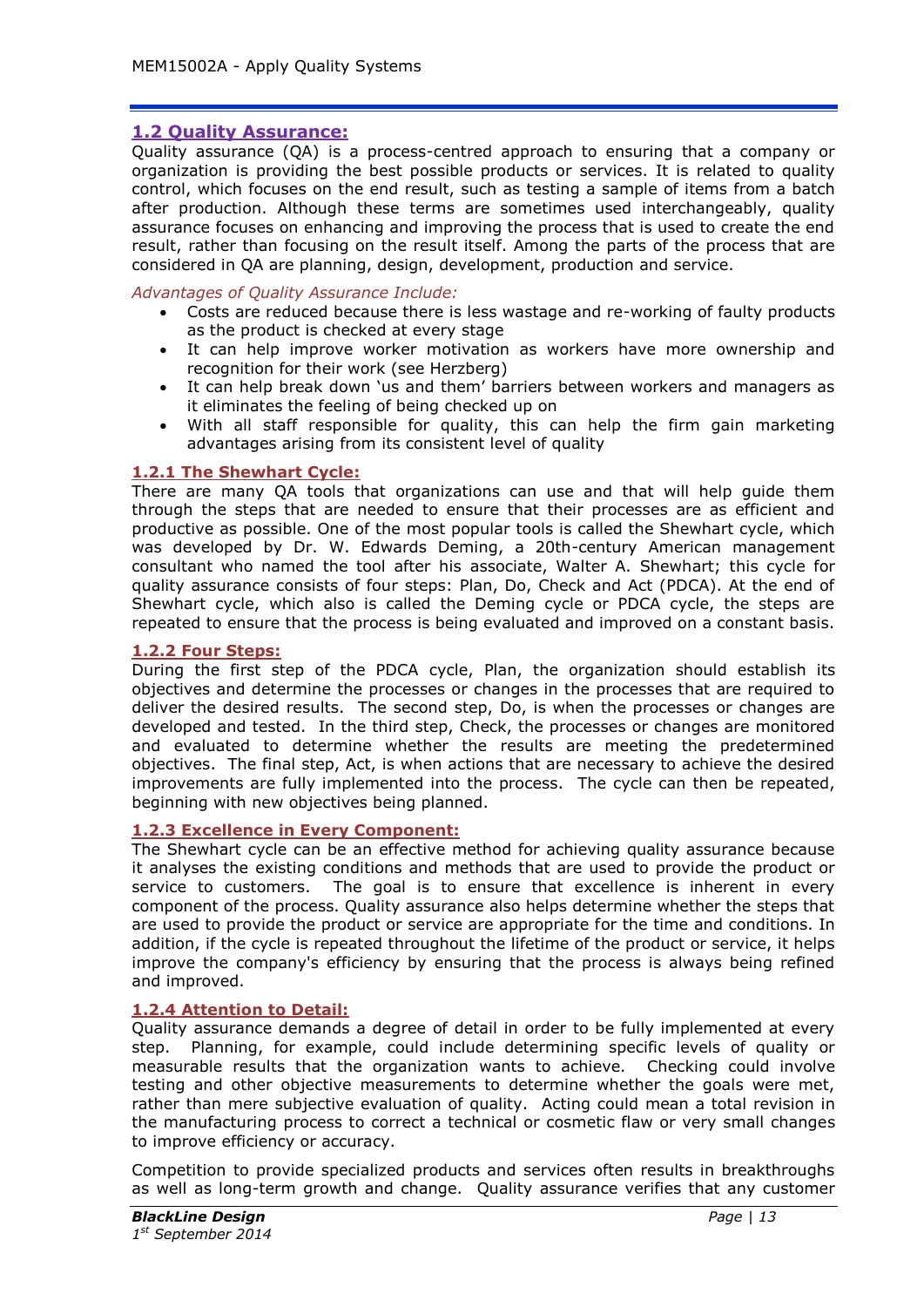offering, regardless whether it is new or evolved is produced and offered with the best possible materials, in the most comprehensive way and with the highest standards. The goal to exceed customer expectations in a measurable and accountable process is provided by quality assurance.

## **1.3 Quality Control:**

Quality control is a process that is used to ensure a certain level of quality in a product or service. It might include whatever actions a business deems necessary to provide for the control and verification of certain characteristics of a product or service. Most often, it involves thoroughly examining and testing the quality of products or the results of services. The basic goal of this process is to ensure that the products or services that are provided meet specific requirements and characteristics, such as being dependable, satisfactory, safe and fiscally sound.

Companies that engage in quality control typically have a team of workers who focus on testing a certain number of products or observing services being done. The products or services that are examined usually are chosen at random. The goal of the quality control team is to identify products or services that do not meet a company's specified standards of quality. If a problem is identified, the job of a quality control team or professional might involve stopping production or service until the problem has been corrected. Depending on the particular service or product as well as the type of problem identified, production or services might not cease entirely.

Usually, it is not the job of the quality control team or professional to correct quality issues. Typically, other individuals are involved in the process of discovering the cause of quality issues and fixing them. After the problems are overcome and the proper quality has been achieved, the product or service continues production or implementation as usual.

Many types of businesses perform these types of quality checks. Manufacturers of food products, for example, often have employees who test the finished products for taste and other qualities. Clothing manufacturers have workers inspect garments to ensure that they are properly sewn. Service-oriented companies often have representatives who observe the services being performed or who do follow-up checks to ensure that everything was done properly.

Quality control also might involve evaluating people. If a company has employees who don't have adequate skills or training, have trouble understanding directions or are misinformed, the quality of the company's products or services might be diminished; this is especially important for service-oriented companies, because the employees are the product that they provide to customers.

Often, quality control is confused with quality assurance though the two are similar, but there are some basic differences. Quality control is concerned with examining the product or service, the end result; quality assurance is concerned with examining the process that leads to the end result. A company would use quality assurance to ensure that a product is manufactured in the right way, thereby reducing or eliminating potential problems with the quality of the final product.

*Advantages of Quality Control:*

 With quality control, inspection is intended to prevent faulty products reaching the customer. The approach means having specially trained inspectors, rather than every individual being responsible for their own work. Furthermore, it is thought that inspectors may be better placed to find widespread problems across an organisation.

#### *Disadvantages of Quality Control:*

 A major problem is that individuals are not necessarily encouraged to take responsibility for the quality of their own work.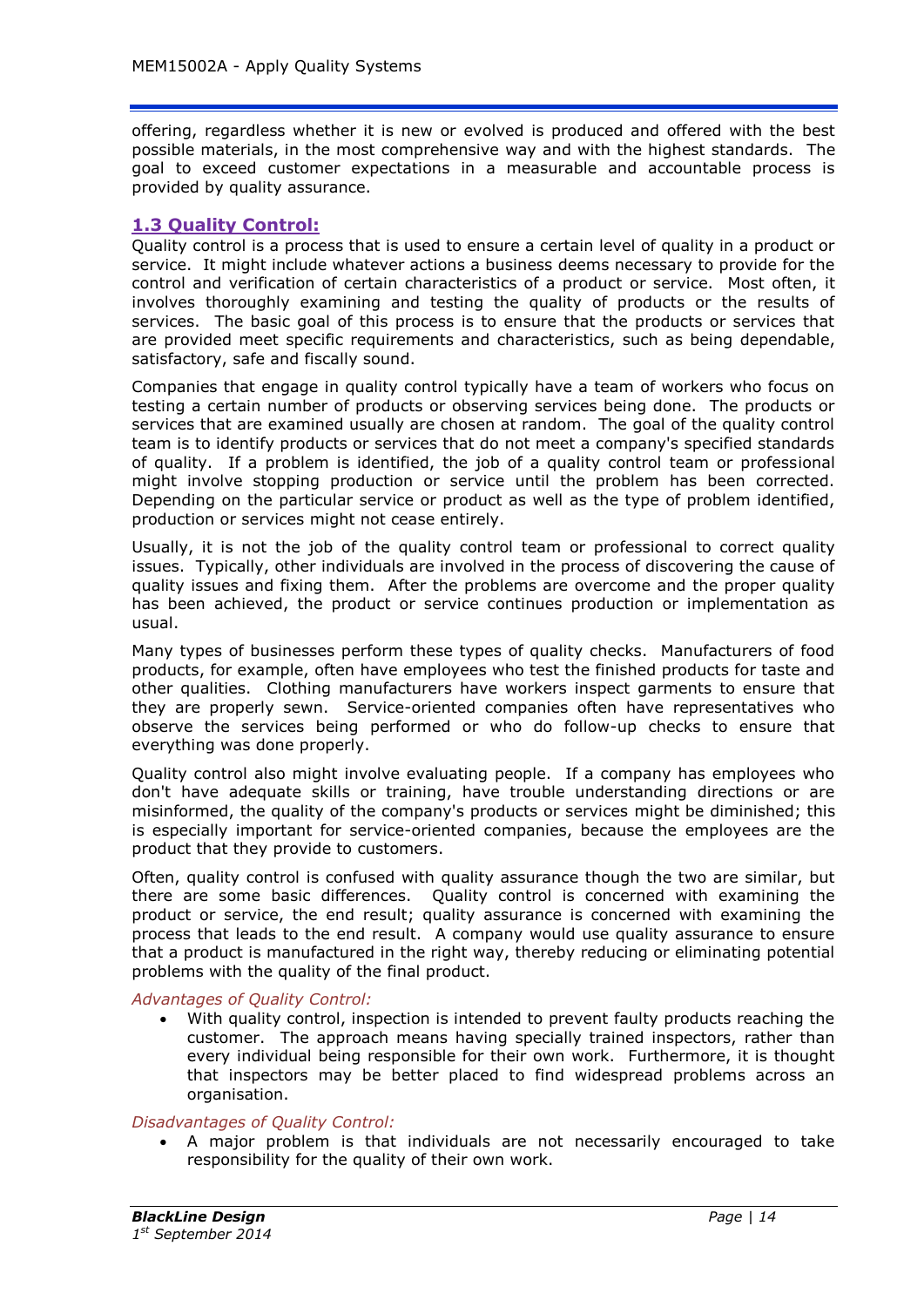- Rejected product is expensive for a firm as it has incurred the full costs of production but cannot be sold as the manufacturer does not want its name associated with substandard product. Some rejected product can be re-worked, but in many industries it has to be scrapped – either way rejects incur more costs,
- A quality control approach can be highly effective at preventing defective products from reaching the customer. However, if defect levels are very high, the company's profitability will suffer unless steps are taken to tackle the root causes of the failures.

# **1.3.1 Quality Control in Manufacturing:**

In the rush to get products out the door quickly while minimizing cost and maximizing profit, many manufacturers neglect the quality control testing of their products. The failure of some companies to use a quality control system are well documented, as seen in product recalls from many large international motor vehicle manufacturers. Even the great Titanic may have suffered from quality control issues; many believe she sank so quickly in part because of faulty rivets weakening the part of the hull that collided with the iceberg.

In manufacturing, quality control is a process used to ensure products meet a company's quality requirements before they are sold into the external market. Quality control in manufacturing emphasizes the importance of thoroughly examining and testing the quality of products to find defects. Companies that use quality control in manufacturing processes typically have a team of workers who focus on testing a certain number of products at random to determine whether they meet the company's standards.

## **1.3.2 Benefits of Using Quality Control in Manufacturing:**

The most obvious beneficiary of quality control is the customer, who receives a highquality product; this in turn benefits the company by ensuring customer satisfaction, which leads to repeat business, customer loyalty, and spreading the word about the quality of the company's product. Therefore, quality control in manufacturing pays off for a company in both reputation and revenue.

Companies with quality control procedures in place are far less likely to face product recalls or safety hazards from poorly constructed products. The cost associated with these recalls can be steep: In 2009, one vehicle manufacturer had to recall 12.4 million cars worldwide for sticky gas pedals and floor mats that could jam accelerators, at a cost of approximately \$2 billion; this could have been avoided had quality control been properly implemented.

## **1.3.3 Incorrect Implementation of Quality Control in Manufacturing :**

Quality control in manufacturing is usually performed at the end of the production process, before products go out to other companies or consumers. This approach has limited effectiveness, because defects are uncovered only after the product is ready to be packaged or shipped. Therefore, time and resources are wasted creating defective products.

QC introduced at every stage of the manufacturing process would reduce time and wastage, and improve productivity leading to greater profits.

## **1.3.4 Using Quality Assurance with Quality Control in Manufacturing:**

The aim of quality assurance is to streamline a production process such that finished products are more likely to meet the company's quality criteria. The difference between quality control and quality assurance is that quality control evaluates the finished product, while quality assurance ensures the manufacturing process will produce high quality products. Quality assurance can be combined with quality control to avoid the limitations of using only quality control in manufacturing.

## **1.3.5 Quality Control, Quality Assurance and Lean Manufacturing:**

Companies that use quality assurance to prevent problems during production and quality control as a final check before distribution will benefit by wasting less resources, which is a component of lean manufacturing, which aims to get rid of any part of the production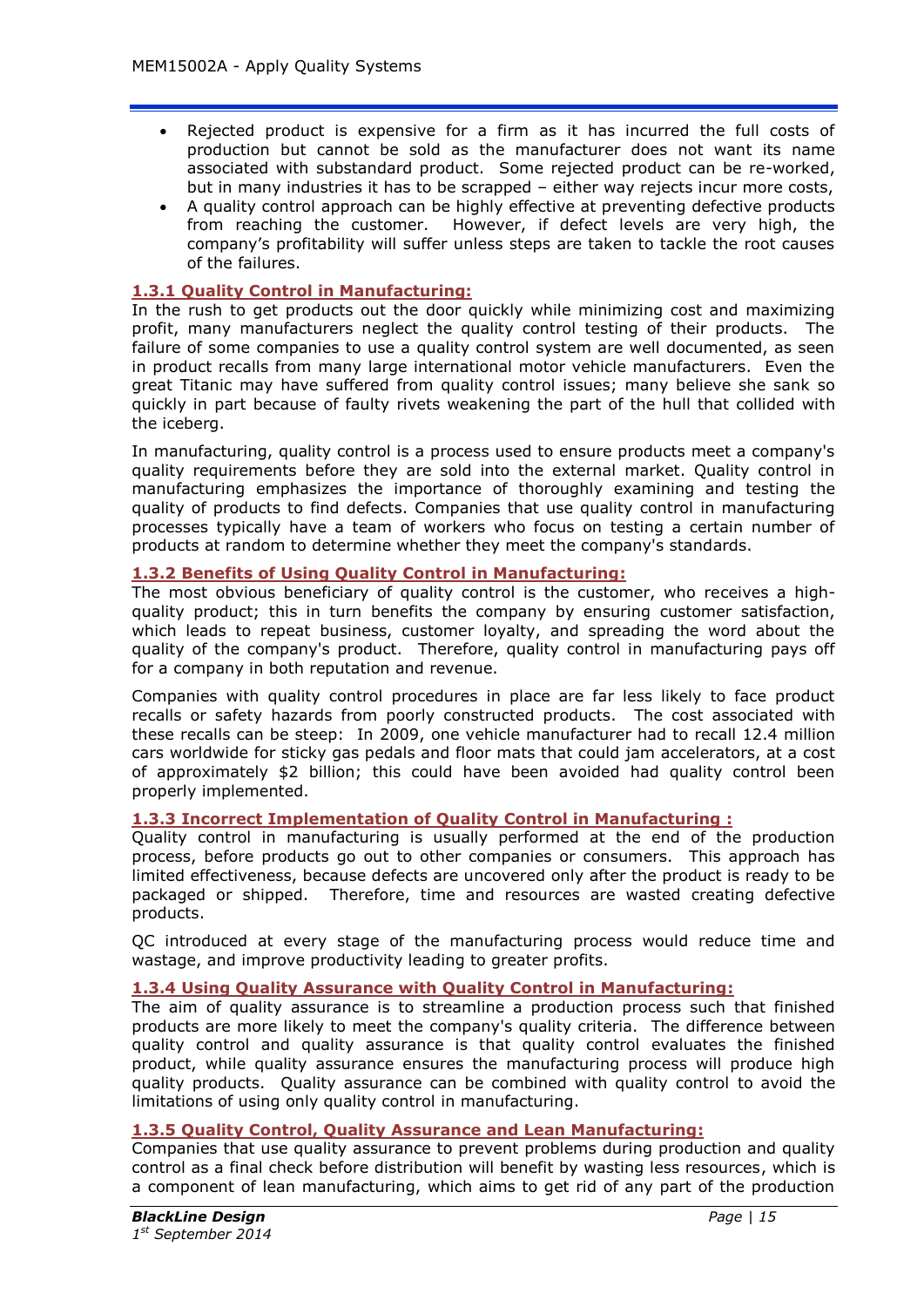process that is unnecessary, resulting in a more efficient production process. By using both quality assurance and quality control, a company can guarantee they are sending out the highest quality products possible while saving time and money because of gains in efficiency.

#### **1.3.6 Implementing Quality Control in Manufacturing:**

Quality assurance along the manufacturing process should adequately prevent defective products. However, a quality control process should still be in place as a final check for product quality. To implement an effective quality control program, a company should first decide which quality standards the product is required to meet. Management must then select what percent of each batch of products will be tested for quality. Next, designated employees will test the products and report the results to management. Product quality testing methods will vary greatly depending on the type of products the company manufactures.

If defective products are found, management must decide whether to repair or reject those products. If a large percentage of products have defects, management will bring production to a halt until whatever is causing the problem is corrected. The quality assurance process should then be reviewed to determine why the problem was not prevented. Management must ensure the quality assurance and quality control in manufacturing processes are ongoing to ensure all defects have been fixed and to detect new product defects as they come.

#### **1.4 Corrective and Preventive Action:**

Corrective and preventive action (CAPA, can also be called corrective action/preventive action, or simply corrective action) are improvements to an organization's processes taken to eliminate causes of non-conformities or other undesirable situations. CAPA is a concept within good manufacturing practice (GMP), and numerous ISO business standards; it focuses on the systematic investigation of the root causes of identified problems or identified risks in an attempt to prevent their recurrence (for corrective action) or to prevent occurrence (for preventive action).

Corrective actions are implemented in response to customer complaints, unacceptable levels of product non-conformance, issues identified during an internal audit, or adverse or unstable trends in product and process monitoring such as would be identified by statistical process control (SPC). Preventive actions are implemented in response to the identification of potential sources of non-conformity.

To ensure that corrective and preventive actions are effective, the systematic investigation of the root causes of failure is pivotal. CAPA is part of the overall quality management system (QMS).

The concepts are:

- Clearly identified sources of data which identify problems that will be investigated.
- Root cause analysis to identify the cause of a discrepancy or deviation and suggest corrective actions of a problem which is identified.

A common misconception is that the purpose of preventive action is to avert the occurrence of a similar potential problem. The process is all part of corrective action, because it is a process of determining such similarities that should take place in the event of a discrepancy.

Preventive action is any proactive methodology used to determine potential discrepancies before they occur and to ensure that they do not happen (thereby including, for example, preventive maintenance, management review or other common forms of risk avoidance). Corrective and preventive actions both include investigation, action, review, and further action if so required. It can be seen that both fit into the PDCA (plan-do-check-act) philosophy as determined by the Deming-Shewhart cycle.

Investigations to root cause may conclude that no corrective or preventive actions are required, and additionally may suggest simple corrections to a problem with no identified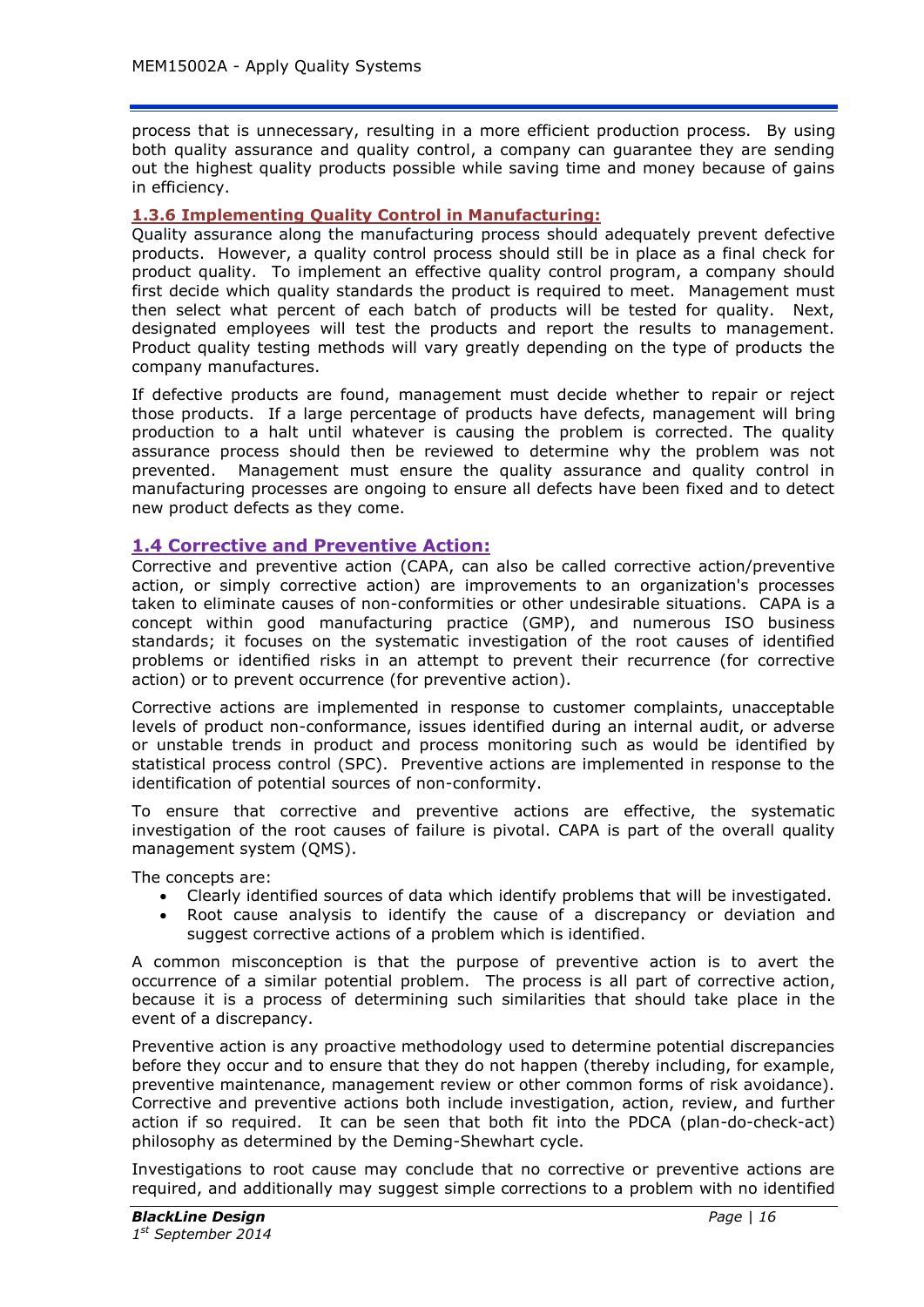systemic root cause. When multiple investigations end in no corrective action, a new problem statement with expanded scope may be generated, and a more thorough investigation to root cause performed.

Implementation of corrective and preventive actions is the path towards improvement and effectiveness of Quality Management Systems. Corrective actions are nothing but the action/s based on the problem identification. The problem or a non-conformance can be identified internally through staff suggestions, management reviews, document reviews or internal audits. Customer complaints/suggestions, customer rejections, nonconformities raised in customer/third party audits and recommendations by the auditors are the external sources which lead to find the root cause of the problem.

Corrective action is a reaction to any of the cause/non-conformance mentioned above and can be divided in two phases of action:

- 1. Identification of root cause: Total Quality Management tools such as fish-bone or cause and effects analysis can be practiced. CAPA is appropriate and effective if and only if the root cause of problem(s) has been identified.
- 2. Taking necessary actions: The effectiveness of the corrective action taken has to be verified periodically through a systematic approach of PDCA (Plan-Do-Check-Act) cycle.

Preventive action is prediction of problem and trying to avoid the occurrence (fail safe) through self-initiated actions and analysis related with processes/products which can be initiated with the help of active participation of staff members/workers through improvement teams, improvement meetings, opportunities for improvement during internal audits, management review, customer feedback and deciding own goals quantized in terms of business growth, reducing rejections, utilizing the equipment effectively, etc.

Examples of corrective actions include:

- Error Proofing
- Process Redesign
- Product Redesign
- Training or enhancement/ modification of existing training programmes
- Improvements to maintenance schedules
- Improvements to material handling or storage

In some cases a combination of such actions may be necessary to fully correct the problem.

## **1.4.1 The PDCA Cycle:**

The management team have created a creditable concept of where a company needs to be in the future but something is wrong and needs to be modified. Two questions can be asked:

- 1. Is everyone 100% correct?
- 2. Is everyone absolutely certain the solution will work in every way?

Where the consequences of getting things wrong are significant, it often makes sense to run a well-crafted pilot project so if the pilot doesn't deliver the expected results, there is a chance to fix and improve things before being fully committing reputations and resources. So how can it be ensured sure that it is right, not just this time but every time? The solution is to have a process that everyone can follow when there is a need to make a change or solve a problem; a process that will ensure everyone plans, tests and incorporates feedback before committing to implementation.

A popular tool is the Plan-Do-Check-Act Cycle and is often referred to as the Deming Cycle or the Deming Wheel after its proponent, W Edwards Deming. It is also sometimes called the Shewhart Cycle.

Deming is best known as a pioneer of the quality management approach and for introducing statistical process control techniques for manufacturing to the Japanese, who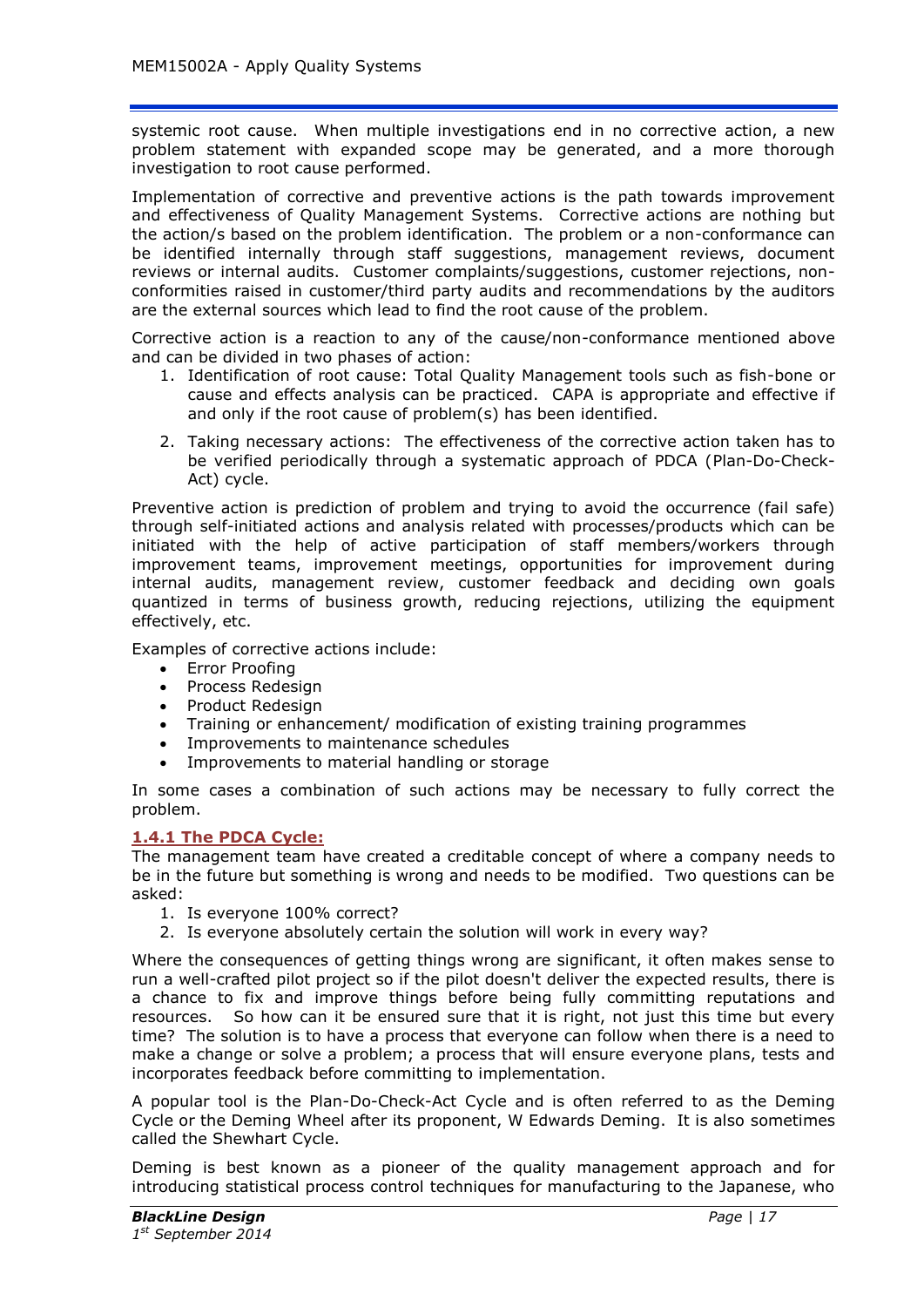used them with great success. He believed that a key source of production quality lay in having clearly defined, repeatable processes. The PDCA Cycle as an approach to change and problem solving is very much at the heart of Deming's quality-driven philosophy.

The four phases in the Plan-Do-Check-Act Cycle involve:

- Plan: Identifying and analysing the problem.
- Do: Developing and testing a potential solution.
- Check: Measuring how effective the test solution was, and analysing whether it could be improved in any way.
- Act: Implementing the improved solution fully.



*Figure 1.1 – The PDCA Cycle*

There can be any number of iterations of the "Do" and a "Check" phase, as the solution is refined, retested, re-refined and retested again. The PDCA Cycle encourages a methodical in the approach to problem solving and implementing solutions to ensure the highest quality solution possible is achieved.

#### *Step 1 – Plan:*

First, identify exactly what the problem is. It may be useful to use tools like Drill Down, Cause and Effect Diagrams, and the 5-Why to help get to the root of it. Once this has been done, it may be appropriate to map the process that is at the root of the problem. Next, draw together any other information needed that will help to start sketching out solutions.

#### *Step 2 – Do:*

This phase involves several activities:

- Generate possible solutions.
- Select the best of these solutions, perhaps using techniques like Impact Analysisthem. to scrutinize
- Implement a pilot project on a small scale basis, with a small group, or in a limited geographical area, or using some other trial design appropriate to the nature of your problem, product or initiative.

Note: The phrase "Plan Do Check Act" or PDCA is easy to remember, but it's important everyone is quite clear exactly what "Do" means. ""Do" means "Try" or "Test"; it does not mean "Implement fully." Full implementation happens in the "Act" phase.

## *Step 3 – Check:*

In this phase, the effectiveness of the pilot solution has been is measured, and any learnings from it that could make it even better gathered together. Depending on the success of the pilot, the number of areas for improvement that have been identified, and the scope of the whole initiative, it may be decided to repeat the "Do" and "Check" phases, incorporating the additional improvements. Once the costs would outweigh the benefits of repeating the Do-Check sub-cycle any more have been satisfied, the final phase can be implemented.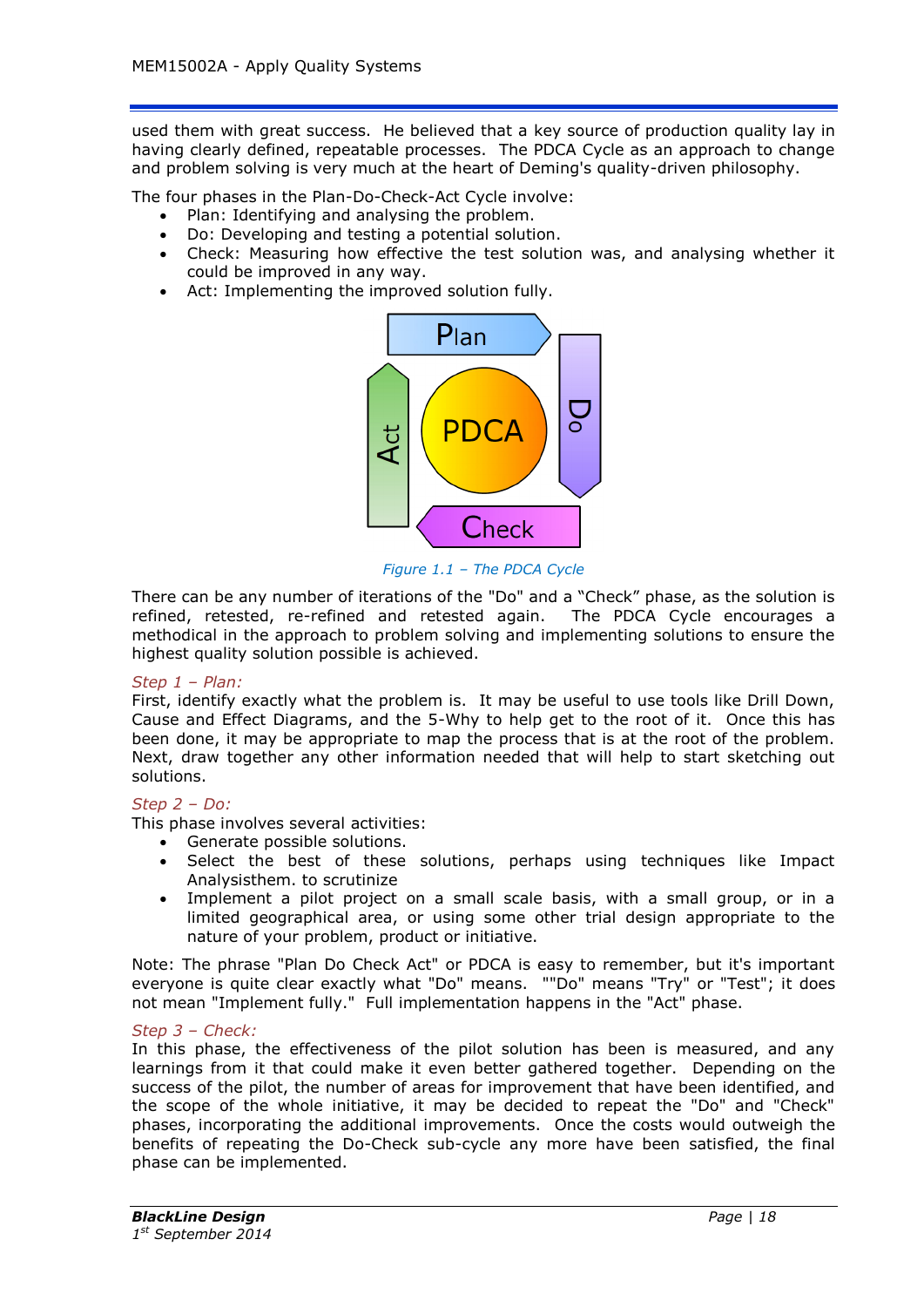## *Step 4 – Act:*

The solution can be fully implemented. However, the use of the PDCA Cycle doesn't necessarily stop there. If the PDCA or Deming Wheel is being used as part of a continuous improvement initiative, the Plan Phase (Step 1) needs to be reapplied, and other areas pursued for improvement.